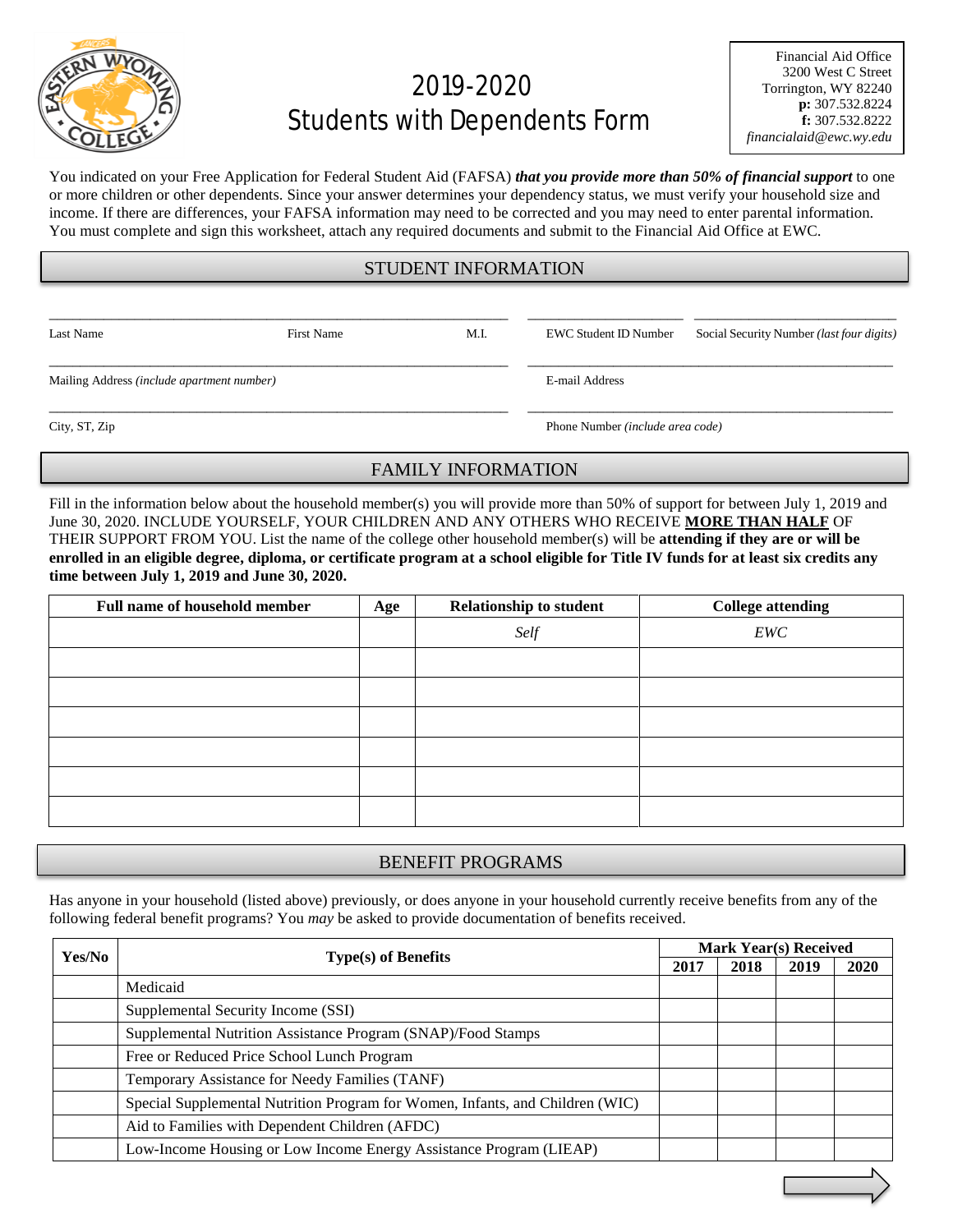### LIVING CIRCUMSTANCES

Please explain IN DETAIL what your living circumstances were in 2017. Because FAFSA information requires 2017 income information which may not reflect your current situation, please also explain IN DETAIL what your living circumstances are *now.*  Whom do you live with and how do you support your child/ren and/or other dependents? Provide dates of your living circumstances and detail *any* changes that occurred between 2017 and *now*. You may attach a separate sheet if needed.

*Please note:* In most cases, students living with parents cannot be considered to support a child or other dependents more than 50%, cannot be considered independent, and therefore must include parental information on the FAFSA.

\_\_\_\_\_\_\_\_\_\_\_\_\_\_\_\_\_\_\_\_\_\_\_\_\_\_\_\_\_\_\_\_\_\_\_\_\_\_\_\_\_\_\_\_\_\_\_\_\_\_\_\_\_\_\_\_\_\_\_\_\_\_\_\_\_\_\_\_\_\_\_\_\_\_\_\_\_\_\_\_\_\_\_\_\_\_\_\_\_\_\_\_\_\_\_\_\_\_\_\_\_\_\_\_\_\_\_\_

\_\_\_\_\_\_\_\_\_\_\_\_\_\_\_\_\_\_\_\_\_\_\_\_\_\_\_\_\_\_\_\_\_\_\_\_\_\_\_\_\_\_\_\_\_\_\_\_\_\_\_\_\_\_\_\_\_\_\_\_\_\_\_\_\_\_\_\_\_\_\_\_\_\_\_\_\_\_\_\_\_\_\_\_\_\_\_\_\_\_\_\_\_\_\_\_\_\_\_\_\_\_\_\_\_\_\_\_

\_\_\_\_\_\_\_\_\_\_\_\_\_\_\_\_\_\_\_\_\_\_\_\_\_\_\_\_\_\_\_\_\_\_\_\_\_\_\_\_\_\_\_\_\_\_\_\_\_\_\_\_\_\_\_\_\_\_\_\_\_\_\_\_\_\_\_\_\_\_\_\_\_\_\_\_\_\_\_\_\_\_\_\_\_\_\_\_\_\_\_\_\_\_\_\_\_\_\_\_\_\_\_\_\_\_\_\_

\_\_\_\_\_\_\_\_\_\_\_\_\_\_\_\_\_\_\_\_\_\_\_\_\_\_\_\_\_\_\_\_\_\_\_\_\_\_\_\_\_\_\_\_\_\_\_\_\_\_\_\_\_\_\_\_\_\_\_\_\_\_\_\_\_\_\_\_\_\_\_\_\_\_\_\_\_\_\_\_\_\_\_\_\_\_\_\_\_\_\_\_\_\_\_\_\_\_\_\_\_\_\_\_\_\_\_\_

\_\_\_\_\_\_\_\_\_\_\_\_\_\_\_\_\_\_\_\_\_\_\_\_\_\_\_\_\_\_\_\_\_\_\_\_\_\_\_\_\_\_\_\_\_\_\_\_\_\_\_\_\_\_\_\_\_\_\_\_\_\_\_\_\_\_\_\_\_\_\_\_\_\_\_\_\_\_\_\_\_\_\_\_\_\_\_\_\_\_\_\_\_\_\_\_\_\_\_\_\_\_\_\_\_\_\_\_

\_\_\_\_\_\_\_\_\_\_\_\_\_\_\_\_\_\_\_\_\_\_\_\_\_\_\_\_\_\_\_\_\_\_\_\_\_\_\_\_\_\_\_\_\_\_\_\_\_\_\_\_\_\_\_\_\_\_\_\_\_\_\_\_\_\_\_\_\_\_\_\_\_\_\_\_\_\_\_\_\_\_\_\_\_\_\_\_\_\_\_\_\_\_\_\_\_\_\_\_\_\_\_\_\_\_\_\_

\_\_\_\_\_\_\_\_\_\_\_\_\_\_\_\_\_\_\_\_\_\_\_\_\_\_\_\_\_\_\_\_\_\_\_\_\_\_\_\_\_\_\_\_\_\_\_\_\_\_\_\_\_\_\_\_\_\_\_\_\_\_\_\_\_\_\_\_\_\_\_\_\_\_\_\_\_\_\_\_\_\_\_\_\_\_\_\_\_\_\_\_\_\_\_\_\_\_\_\_\_\_\_\_\_\_\_\_

\_\_\_\_\_\_\_\_\_\_\_\_\_\_\_\_\_\_\_\_\_\_\_\_\_\_\_\_\_\_\_\_\_\_\_\_\_\_\_\_\_\_\_\_\_\_\_\_\_\_\_\_\_\_\_\_\_\_\_\_\_\_\_\_\_\_\_\_\_\_\_\_\_\_\_\_\_\_\_\_\_\_\_\_\_\_\_\_\_\_\_\_\_\_\_\_\_\_\_\_\_\_\_\_\_\_\_\_

\_\_\_\_\_\_\_\_\_\_\_\_\_\_\_\_\_\_\_\_\_\_\_\_\_\_\_\_\_\_\_\_\_\_\_\_\_\_\_\_\_\_\_\_\_\_\_\_\_\_\_\_\_\_\_\_\_\_\_\_\_\_\_\_\_\_\_\_\_\_\_\_\_\_\_\_\_\_\_\_\_\_\_\_\_\_\_\_\_\_\_\_\_\_\_\_\_\_\_\_\_\_\_\_\_\_\_\_

\_\_\_\_\_\_\_\_\_\_\_\_\_\_\_\_\_\_\_\_\_\_\_\_\_\_\_\_\_\_\_\_\_\_\_\_\_\_\_\_\_\_\_\_\_\_\_\_\_\_\_\_\_\_\_\_\_\_\_\_\_\_\_\_\_\_\_\_\_\_\_\_\_\_\_\_\_\_\_\_\_\_\_\_\_\_\_\_\_\_\_\_\_\_\_\_\_\_\_\_\_\_\_\_\_\_\_\_

\_\_\_\_\_\_\_\_\_\_\_\_\_\_\_\_\_\_\_\_\_\_\_\_\_\_\_\_\_\_\_\_\_\_\_\_\_\_\_\_\_\_\_\_\_\_\_\_\_\_\_\_\_\_\_\_\_\_\_\_\_\_\_\_\_\_\_\_\_\_\_\_\_\_\_\_\_\_\_\_\_\_\_\_\_\_\_\_\_\_\_\_\_\_\_\_\_\_\_\_\_\_\_\_\_\_\_\_

#### INCOME INFORMATION

**DO NOT LEAVE ANY ITEM BLANK.** If any item does not apply, enter "N/A" for Not Applicable where a response is requested, or enter \$0 in an area where an amount is requested. **ALL AMOUNTS ARE ANNUAL.** To determine the correct annual amount for each item: If you paid or received the same dollar amount every month in 2017, multiply that amount by the number of months in 2017 you paid or received it. If you did not pay or receive the same amount each month in 2017, add together the amounts you paid or received each month. If more space is needed for any item, attach a separate page with your name, student ID #, and appropriate information.

#### **Please list your living expenses and explain how they were met and by whom. Do not leave any field blank.**

|                          | 2017                 | <b>Current Year</b>  | Paid by: (Self/Parent/Other Relative/Friend) |                                  |  |  |
|--------------------------|----------------------|----------------------|----------------------------------------------|----------------------------------|--|--|
| <b>Bill/Expense</b>      | <b>ANNUAL Amount</b> | <b>ANNUAL Amount</b> | 2017                                         | Current (if different from 2017) |  |  |
| Rent/Mortgage            | \$                   | \$                   |                                              |                                  |  |  |
| <b>Utilities</b>         | \$                   | \$                   |                                              |                                  |  |  |
| Food                     | \$                   | \$                   |                                              |                                  |  |  |
| Clothing                 | \$                   | \$                   |                                              |                                  |  |  |
| Transportation           | \$                   | \$                   |                                              |                                  |  |  |
| Car Payments/Leases      | \$                   | \$                   |                                              |                                  |  |  |
| Insurance (Auto/Home)    | \$                   | \$                   |                                              |                                  |  |  |
| Recreation/Entertainment | \$                   | \$                   |                                              |                                  |  |  |
| Cell phone               | \$                   | \$                   |                                              |                                  |  |  |
| Other:                   | \$                   | \$                   |                                              |                                  |  |  |
| Other:                   | \$                   | \$                   |                                              |                                  |  |  |